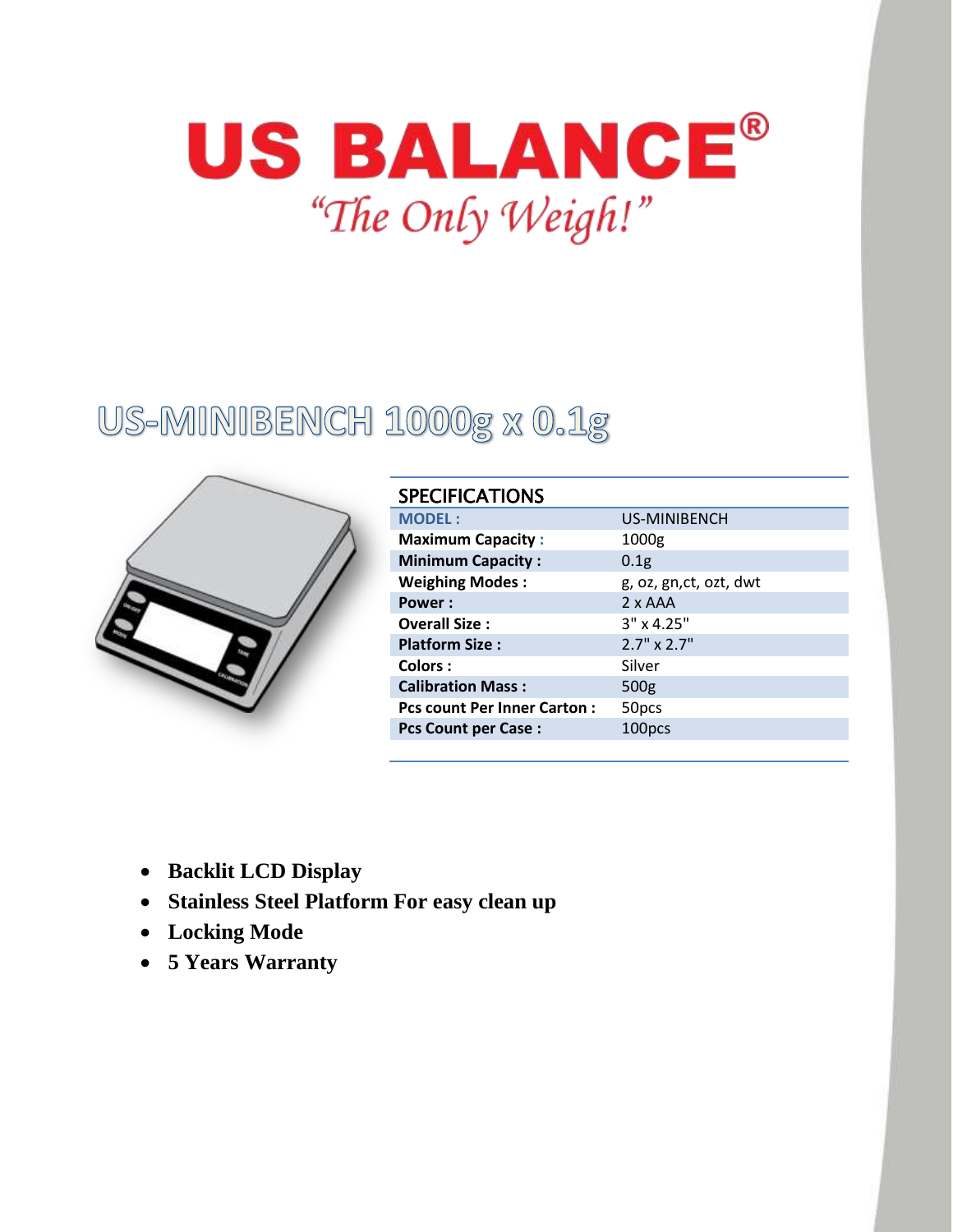# **US-MINIBENCH Use & Care Instructions**

#### **Thank you for purchasing a US Balance pocket scale.**

We are confident that with normal use and proper treatment your scale will provide you with years of reliable service. Please read all the operation instructions carefully before you use your new scale.

## **Display Messages:**

- **LO** Low battery; please change the batteries in the scale.
- **OuEr** The load cell of the scale is being overloaded. You need to remove the excessive weight from the scale immediately.
- UnSt The scale is placed on an unstable surface, please move the scale to a more stable surface.
- **•** rCAL the scale cannot return to zero, please recalibrate the scale.
- **CAL** This is the prompt for beginning the calibration process of your scale. You will see this message when you press and hold the Cal button on your scale. Once this message appears, you must release the button and follow the remaining steps for calibrating your scale.
- **PASS** you have successfully calibrated your scale, you are now able to use the scale.
- **FAIL**  Calibration has failed, please make sure you have the scale on a stable surface and that you are using the correct weight to calibrate the scale. Try to calibrate the scale following the calibration instructions exactly.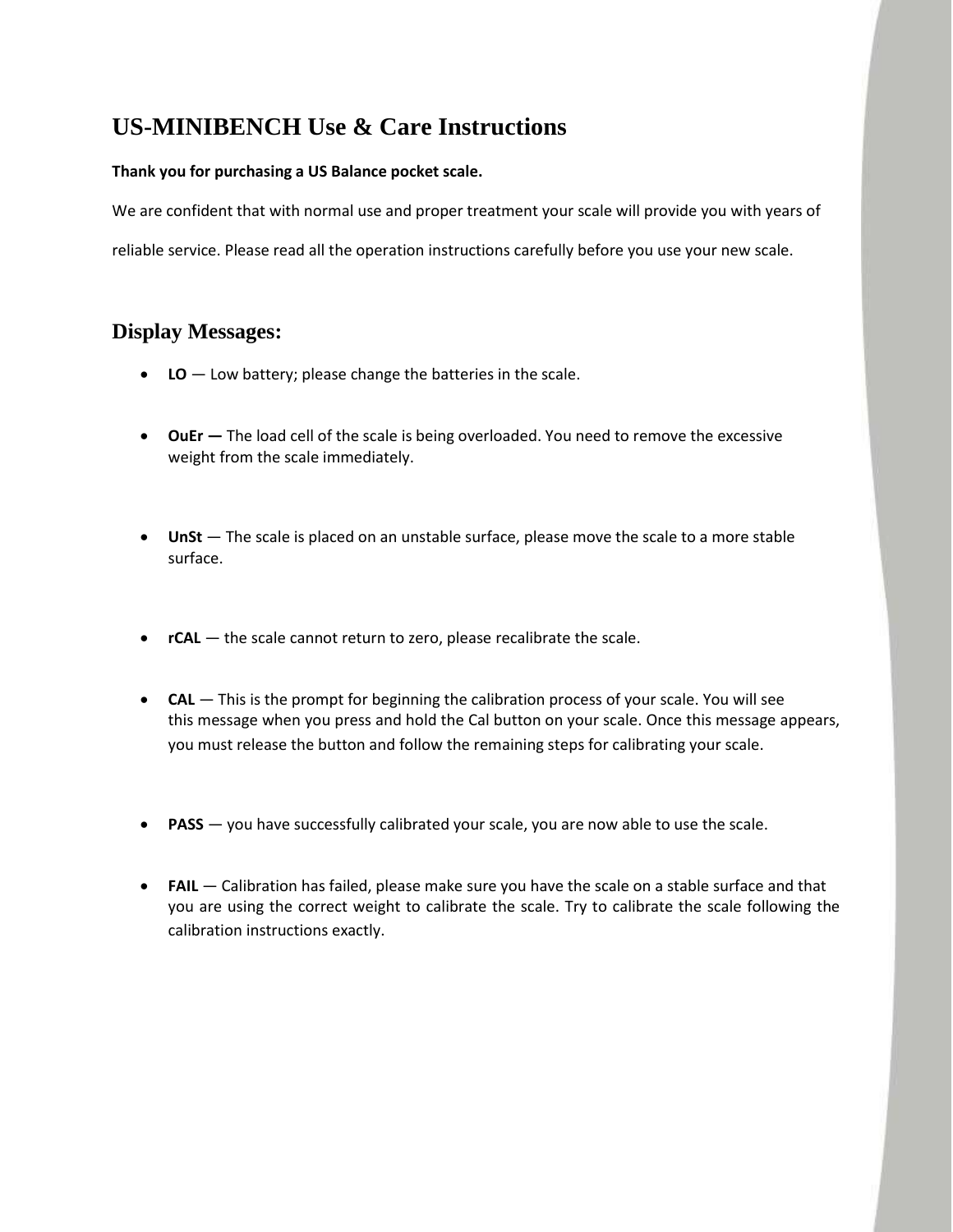### **US Balance Scale Instructions:**

#### **ON/OFF FUNCTION**

Place your scale on a flat and stable surface away from any electronic equipment that may interfere with the scale. Press and release the ON/OFF button, wait until the display shows "0.0" and the zerostable sign  $\mathcal{F}_1$ , you may now place the object you want to weigh on the platform. The scale can be read when the lock sign  $\mathbb{R}^n$  is shown in the display.

#### **TARE FUNCTION**

Turn on the scale as described above, place the "tare item" on the platform, press the "TARE" button to zero out the display, when "0.0" appears on the screen you may now place items on the scale to be weighed. Once you are finished weighing, remove all objects from the scale, press the "TARE" again to cancel the TARE FUNCTION.

#### **RETURN TO ZERO**

After weighing an item, if the display does not read "0.0" press the TARE button to return to "0.0" and you are ready to weigh again.

#### **CHANGE WEIGHING MODES**

Press the "MODE" button to change weighing modes on your scale. This scale has 6 weighing modes: **g, oz, gn, ct, ozt, dwt.**

#### **CALIBRATION**

With the scale turned on and placed on a stable surface, press and hold the COUNTING & CALIBRATION button. The display will show "CAL", press and release COUNTING & CALIBRATION button again and "500.0" will flash in the display, immediately place a total of 500g weight on the scale. The scale will reset itself and will give you a PASS message. Calibration is complete.

#### **PARTS COUNTING FUNCTION**

Place a small quantity of the item you want to count on the platform, (please note this should be a quantity of 10, 25 or 5opcs previously counted out by hand.) After the display shows the weight of the items, then press the "COUNTING&CALIBRATION" button, the display will automatically show 10, use the COUNTING&CALIBRATION button to change your quantity selection until it is the same as the quantity on the scale. The "PARTS" function will be set up automatically once you have chosen the quantity and wait for several seconds. Remove the items and the display will show "O" you may now count out items as long as their total weight does not exceed 1000g.

Once you are finished with the PARTS COUNTING FUNCTION, press the "MODE" again to cancel the "PARTS" function.